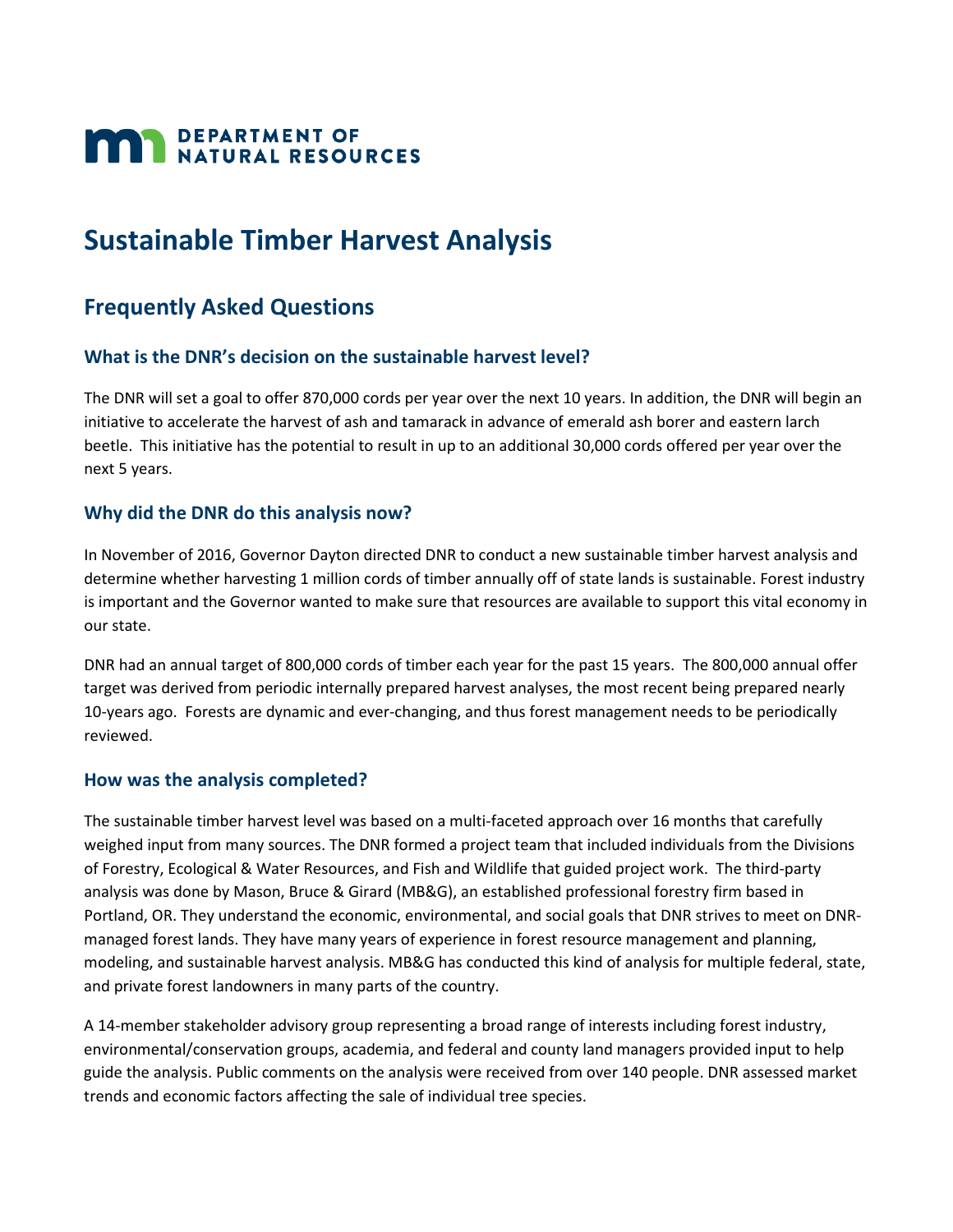The MB&G analysis is different from the DNR sustainable timber harvest level. The MB&G analysis provides a strategic look at the tradeoffs between important forest resource values at various levels of timber harvest.

#### **How is sustainability defined?**

State statute directs DNR to "pursue the sustainable management, use, and protection of the state's forest resources to achieve the state's economic, environmental, and social goals" (MN Statutes Chapter 89A and Sections 89.001 and 89.002). Sustainable is defined as "meeting the needs of the present without compromising the ability of future generations to meet their own needs." Additionally, forest resources are defined as "those natural assets of forest lands, including timber and other forest crops; biological diversity; recreation; fish and wildlife habitat; wilderness; rare and distinctive flora and fauna; air; water; soil; and educational, esthetic, and historic values ".

The stakeholder advisory group worked to clarify its understanding of sustainability and included these values in its definition: timber productivity, wildlife habitat, biodiversity, water quality, forest health, and economics. Put simply, sustainable forest management seeks to balance complex, interrelated goals, including commercial harvest, wildlife habitat, biodiversity, and clean water, today in a way that doesn't limit future generations' ability to do the same.

#### **Will this change how I experience state forests?**

On a landscape basis, most people will not notice the small increase in harvest level spread across the state. The new level represents a nine percent increase compared to our previous offered target and a four percent increase in offered volume compared to our last five year average. Timber will still be harvested throughout the state. No one area of the state will see a significant increase or decrease in harvesting on DNR-managed forest lands.

#### **Which model scenario did the DNR select?**

The MB&G analysis is different from the actual DNR sustainable timber harvest level. The MB&G analysis modeled a range of scenarios as a way to demonstrate the tradeoffs between important forest resource values at various levels of timber harvest. DNR did not select one model scenario. Rather, we used several scenarios to determine the harvest level along with stakeholder input, public comments, environmental considerations, economic impacts and discussions with the Office of School Trust.

The MB&G report identifies that DNR must assess and consider operational realities and commercial viability in order to determine the sustainable harvest timber levels. DNR considered multiple forest values, recent and projected harvest levels, market trends, as well as short and long-term implications of harvest to determine the sustainable harvest level.

#### **How was the condition of forests on other ownerships considered in DNR's decision?**

Data was not available to do harvest modeling across all forest landowners, but DNR had forest conditions on other ownerships in mind for the harvest level decision. FIA data and statewide forest harvest trends show Minnesota's forests continue to grow older, but that varies significantly across the state.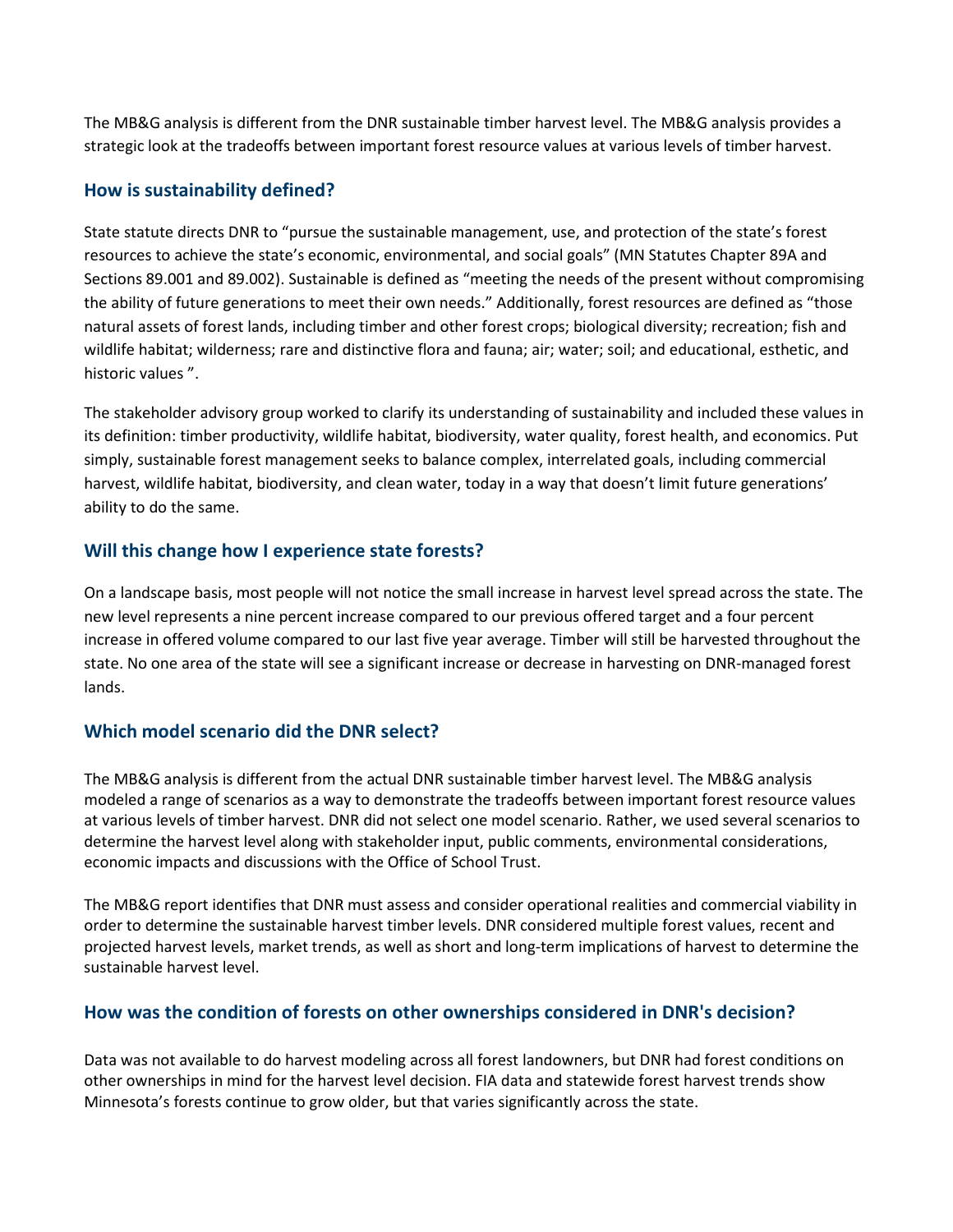DNR is obligated to manage state lands for all forest values, and therefore older forests will be maintained for all forest types under the selected harvest level. The sustainable timber harvest level reflects a commitment to maintaining a diverse forest age class structure, including older forest on DNR-managed forest lands.

#### **Does this affect third party certification?**

Sustainable Forestry Initiative (SFI) and Forest Stewardship Council (FSC) certification will be maintained on DNR administered forests. Forest certification requires that we identify a sustainable harvest level, but does not dictate what that should be. Today, DNR is the largest single FSC-certified land manager in the U.S and remains committed to forest certification.

#### **How was management of School Trust Lands considered in the analysis and decision?**

School trust lands were assigned economic based model assumptions and silviculture treatments in the analysis. Less restrictive model runs display the biological potential of forests on school trust lands. Other scenarios did not exclude trust lands from participating in more restrictive model runs.

The sustainable harvest decision assumes trust lands on both forestry and wildlife administration will be managed based on economic criteria to meet DNR's responsibility to secure long-term revenue while considering sound natural resource conservation. We anticipate School Trust lands will see an equal increase of harvest as DNR general forestry lands.

#### **How was climate change addressed?**

Climate change was considered in the MB&G analysis and DNR decision process. To incorporate climate change, the MB&G analysis changed forest cover type over time. Trees predicted to be "climate change winners" were increased over the long term. DNR manages for diverse forest conditions to support a forest more resilient to climate change impacts. This will continue to be stressed during SFRMP planning as we implement the new sustainable timber harvest level.

Warmer winters may impact when and how harvesting is done in the future, as most harvesting occur during frozen conditions when there is less impact to soils and plants. A shortened winter season is currently being dealt with through operational adjustments, like using different logging equipment or logging companies working additional crews during frozen conditions. Seasonal climate considerations were deemed out of scope for the MB&G analysis, but DNR will continue to monitor and adjust practices.

DNR recognizes that changes to stand exam lists may be necessary to address future conditions from large-scale tamarack and ash mortality, natural disturbance events, and increased wildfires.

#### **What does the new sustainable timber harvest level mean for old growth?**

The harvest level decision will have no effect on DNR's network of designated old growth. Additionally, this decision has no effect on Scientific and Natural Areas, State Parks, and other areas not open to timber harvest by statute or policy.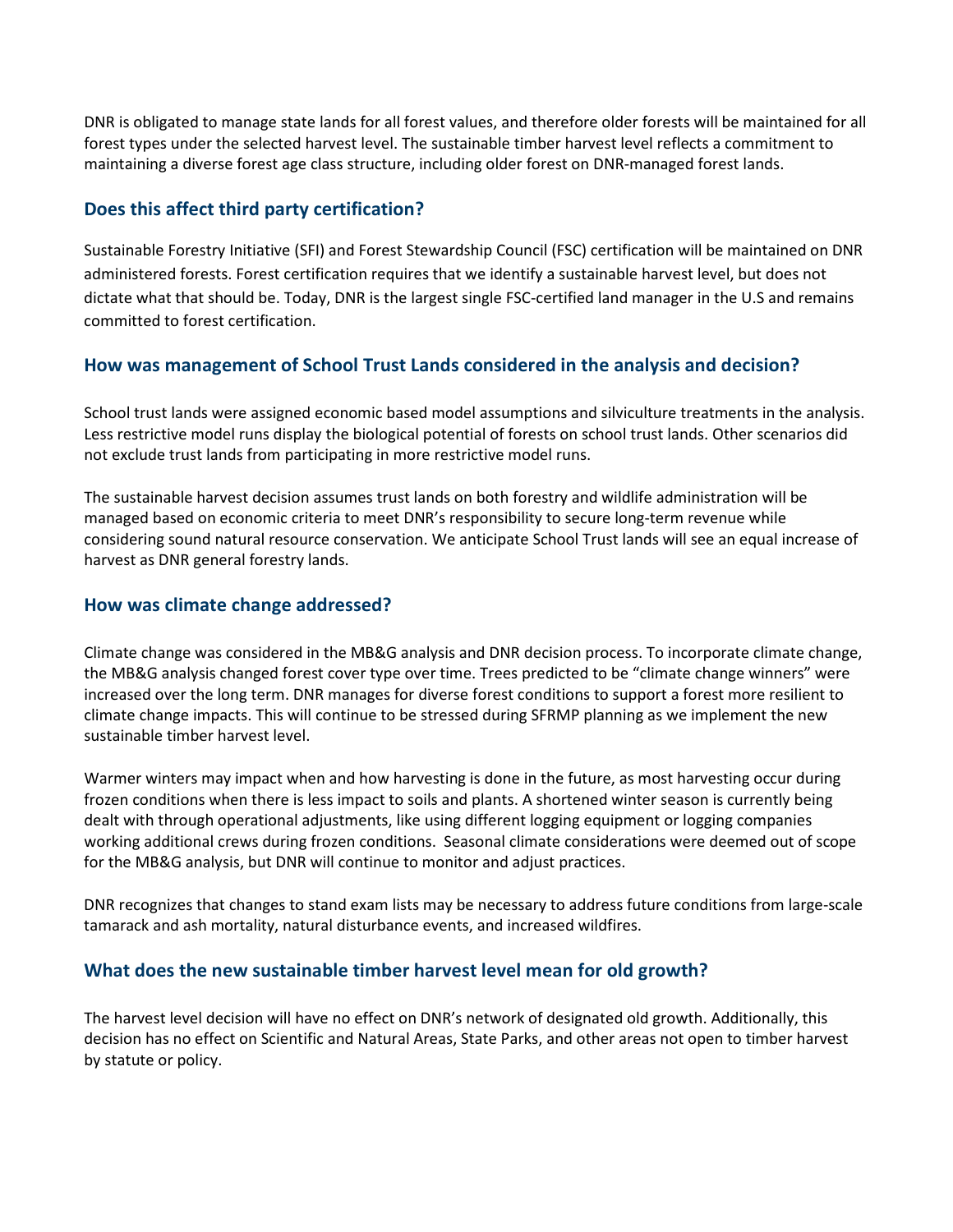There are 5 million acres of DNR-managed forest lands. About 2.75 million of these acres are actually available to be managed through timber harvest. Most are within state forests and wildlife management areas, and about ½ are comprised of School Trust lands. The new sustainable harvest level will result in about another 3,500 -5,000 acres harvested each year (about 1/10th of 1 percent of DNR's 5 million acres of forest land).

### **How did the analysis and DNR decision consider the future DNR decision on the designation of Lowland Conifer Old Growth?**

This analysis did not model or predict any amounts of lowland conifer old growth (LCOG). The analysis did examine the relative availability of acres ready for harvest and displayed a window of time to operate while the DNR considers LCOG designation. The harvest range for lowland conifer forest types provides the flexibility for DNR to complete its LCOG designation process by the end of 2018. Depending on the level of LCOG designation, harvest levels may be affected after the next 10 years.

#### **What assumption is included about harvest levels on Wildlife Management Areas (WMAs)?**

The 870,000 harvest level provides the flexibility to manage WMAs different from Forestry administered and School Trust forest lands. This could mean longer rotations or thinning intervals and different stand management prescriptions on some forest types. Trust lands within WMAs did not receive management assumptions to reduce harvest levels.

#### **Will there be adequate older forest, especially older aspen, in the next 10 years?**

Most forest cover types show adequate older forest on DNR lands in the next 10 years. Previous to 2017, there was an abundance of older-aged aspen on DNR forest lands. DNR has worked to adjust the amount and age of aspen on the landscape by thoughtful harvesting. As a result, we now have a more balanced distribution of aspen age-classes.

Harvest into the future cannot be sustained at the levels of recent years, when we were attempting to reduce our excess inventory. Over the next 10 years, DNR will gradually reduce the amount of aspen offered for sale by 10 percent in order to minimize the impact to forest industry while providing flexibility to maintain a limited amount of older-aged aspen forest on DNR lands to support environmental and habitat considerations. The 10 year transition period will allow other landowners with significant aspen resources to put more of their wood on the market and will also provide mill owners with an opportunity to adjust their species mix. Longer term, all of the model scenarios indicated that aspen harvest from state lands will likely continue to decline after the initial 10 year period. There is abundant mature aspen available on private and federal lands, according to Forest Inventory and Analysis (FIA) data from the U.S. Forest Service.

#### **Why is the DNR targeting additional volume from ash and tamarack?**

DNR recognizes a short-term opportunity to accelerate harvesting ash and tamarack, followed by reforesting to other tree species, in advance of the spread of the deadly emerald ash borer and eastern larch beetle. Eastern larch beetle is estimated to have already killed almost half of the state's tamarack and emerald ash borer is expected to kill all ash trees in its path. This initiative will help industry in the short term by making use of a